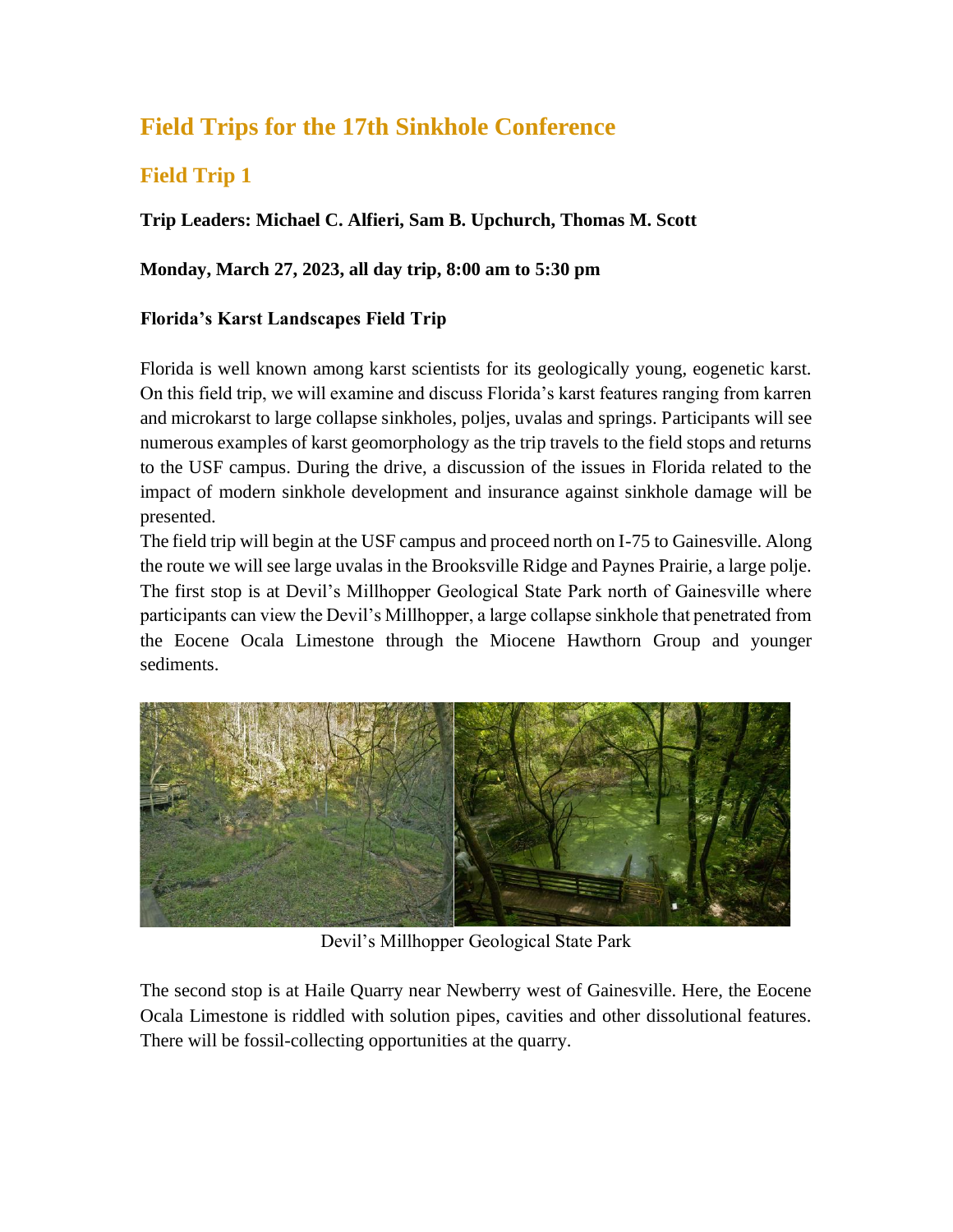

Haile Quarry

The third stop will be at Rainbow Springs State Park near Dunellon approximately 105 miles north of the USF campus. The Rainbow Springs Group consists of numerous springs that create the Rainbow River. Our group will visit the head spring and discuss the issues surrounding springs in Florida, including current issues related to contamination and declines in discharge. These changes in water quality and discharge will be related to conditions in the springhead and sinkhole-related water sources. Along the entrance road to the park, we will visit an abandoned hard rock phosphate mine and discuss the origin of hard rock phosphate as a result of ancient sinkholes and swallet development.

The field trip will leave the USF campus at 8:00 am and return to the campus around 5:00 pm.



Rainbow Springs State Park

PLEASE NOTE: Hard hats, good field boots and safety vests are required to participate in the trip. Conference organizers cannot provide the necessary safety items. Bring rock hammers and sample collection bags as desired.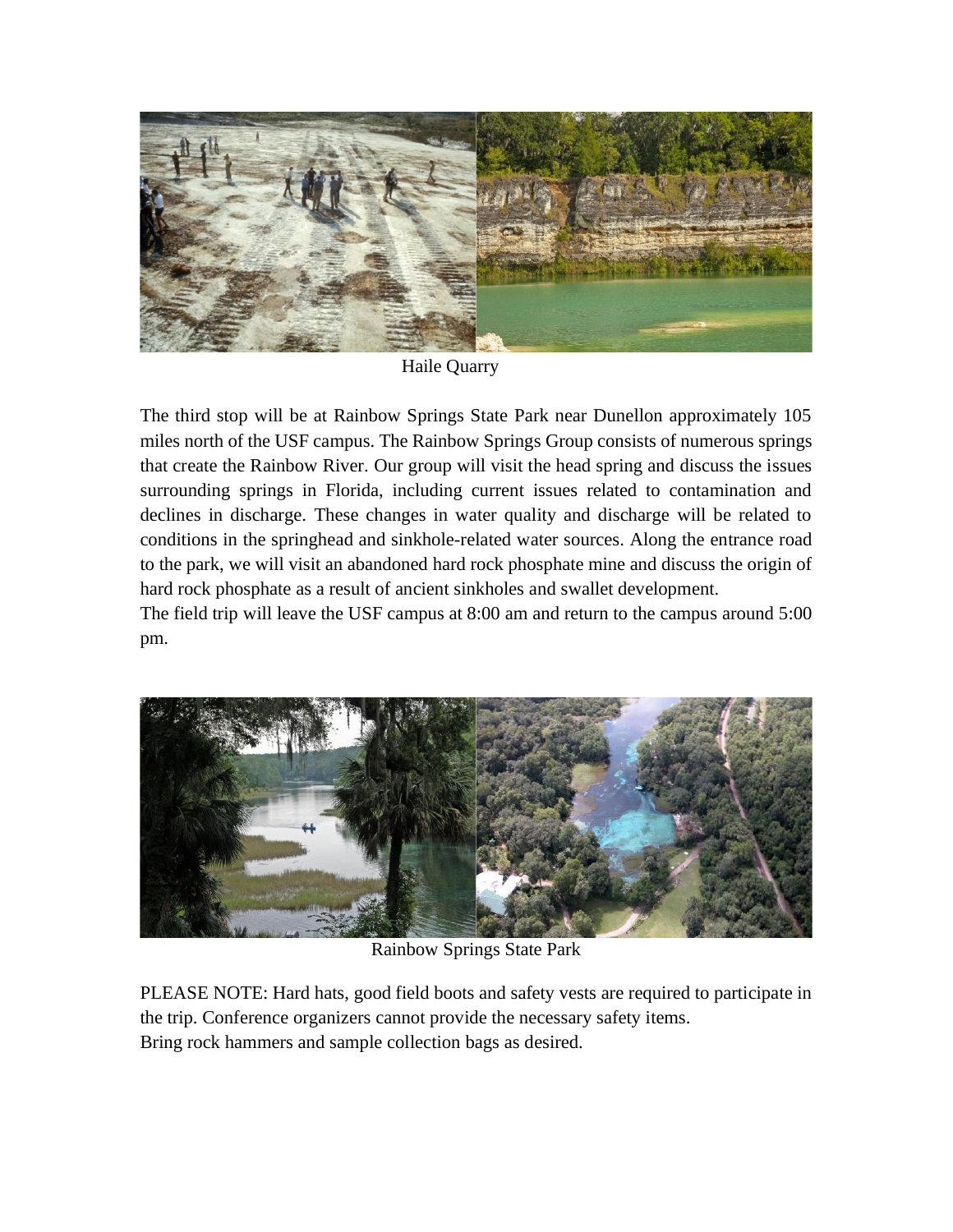#### **About the Trip Leaders:**

**Michael (Mike) C. Alfieri -** A professionally licensed geologist in thirteen states and a nationally certified/registered hydrogeologist with twenty-five years of experience, Mr. Alfieri manages hydrogeological/water resource engineering teams in the evaluation, planning design, testing, permitting, and construction of wells for potable supply, deep injection, and managed aquifer recharge for Water Science Associates. He is currently Vice Chair of the Florida Board of Professional Geologists, a position he previously held along with a Chair of the Board; the Chairman of ASTM Sub-Committee D18.21.03: Well Design, Maintenance & Construction, Voting Member of ASTM Sub-Committee D18.27: Karst, and is a member of the National Groundwater Association's Managed Aquifer Recharge work group.

Over his professional career, Mr. Alfieri managed and completed numerous large and small-scale geologic, hydrogeologic, and karst science project investigations across the U.S. He has also provided third-party review and professional geologic opinions regarding a wide breadth of geologic projects completed by others. Mr. Alfieri is a published lead and/or co-author to numerous peer-reviewed journal articles, conference proceedings, and an academic textbook, The Karst Systems of Florida: Understanding Karst in a Geologically Young Terrain.

**Sam B. Upchurch, Ph.D., P.G.** – Sam Upchurch is a karst geoscientist with expertise in geochemistry, statistics, and carbonate sedimentology. He studied geology at Vanderbilt University (BA) and Northwestern University (MS, Ph.D.). He was worked for the Tennessee Division of Geology and the Corps of Engineers Great Lakes Research Center; taught at Michigan State University and the University of South Florida, where he served as Professor and Chairman of Geology; and served as a shareholder and Principal at Environmental Resources Management and SDII Global Corporation. He is a Senior Fellow of the Geological Society of America, the recipient of several awards for public and professional service, and the author of over 200 publications. He is senior author of *Karst Systems of Florida*, which was published by Springer in 2019.

**Thomas (Tom) M. Scott** Education - BA, University of South Florida (1971); MS, Eastern Kentucky University (1973); PhD, Florida State University (1986). Florida Geological Survey 1974-2009; Assistant State Geologist for Geological Investigations, Florida Geological Survey 1985-2009. Senior Principal Geologist, SDII Global Corporation, Tampa, FL 2009 – present (mostly retired). Assistant State Geologist Emeritus, Florida Geological Survey 2018 – present. Research interests: Cenozoic lithostratigraphy, geologic history, karst geology and hydrogeology. Professional interests: Sinkhole activity insurance claims and litigation. Licensed professional geologist (Florida #99), Certified Professional Geologist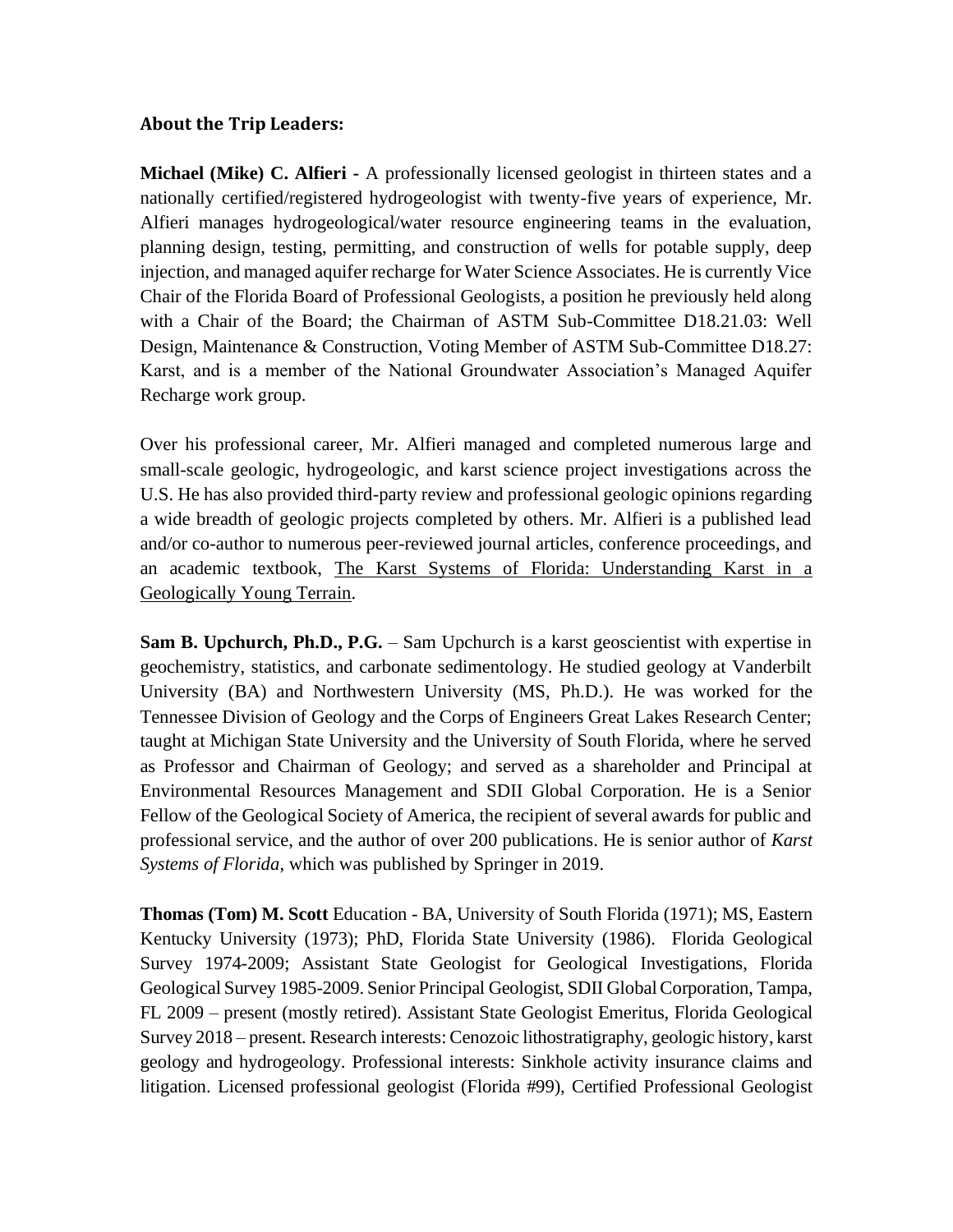(American Institute of Professional Geologists #4950). More than 150 publications, maps, abstracts including the 2001 geological map of Florida, the 2004 Bulletin 66 *Springs of Florida* and is a co-author of the 2019 *Karst Systems of Florida*.

## **Field Trip 2**

### **Trip Leaders: David J. DeWitt, Jason LaRoche, Robin Speidel**

### **Friday, March 31, 2023, afternoon trip, 1:30 pm to 6:00 pm**

### **Morris Bridge Sink, Hillsborough County Fl.**

The Morris Bridge Sinks complex is located at the Flatwoods Park associated with the Lower Hillsborough River Flood Detention Area north of Tampa; Fl. Morris Bridge Sink is a classic Florida karst window into the Upper Floridan aquifer. The sink has been studied as a potential source of water for environmental augmentation of the lower Hillsborough River during periods of protracted drought. A discussion on the history of Morris Bridge area, flood control and water supply management in metropolitan Tampa and the greater Tampa Bay region will highlight complexities of managing water resources in an urban setting.



Morris Bridge Sinks complex

### **Peck Sink Preserve, Hernando County, Fl.**

Peck Sink is a large drainage feature located south of the City of Brooksville in Hernando County, Fl. A series of sinkholes at Peck Sink Preserve occur as a central terminus for drainage over a 17 square mile watershed into the Upper Floridan aquifer. Peck Sink is on the western margin of the Brooksville Ridge, a prominent landform in west-central Florida, that provides the geologic setting and topographic relief for karst development and contains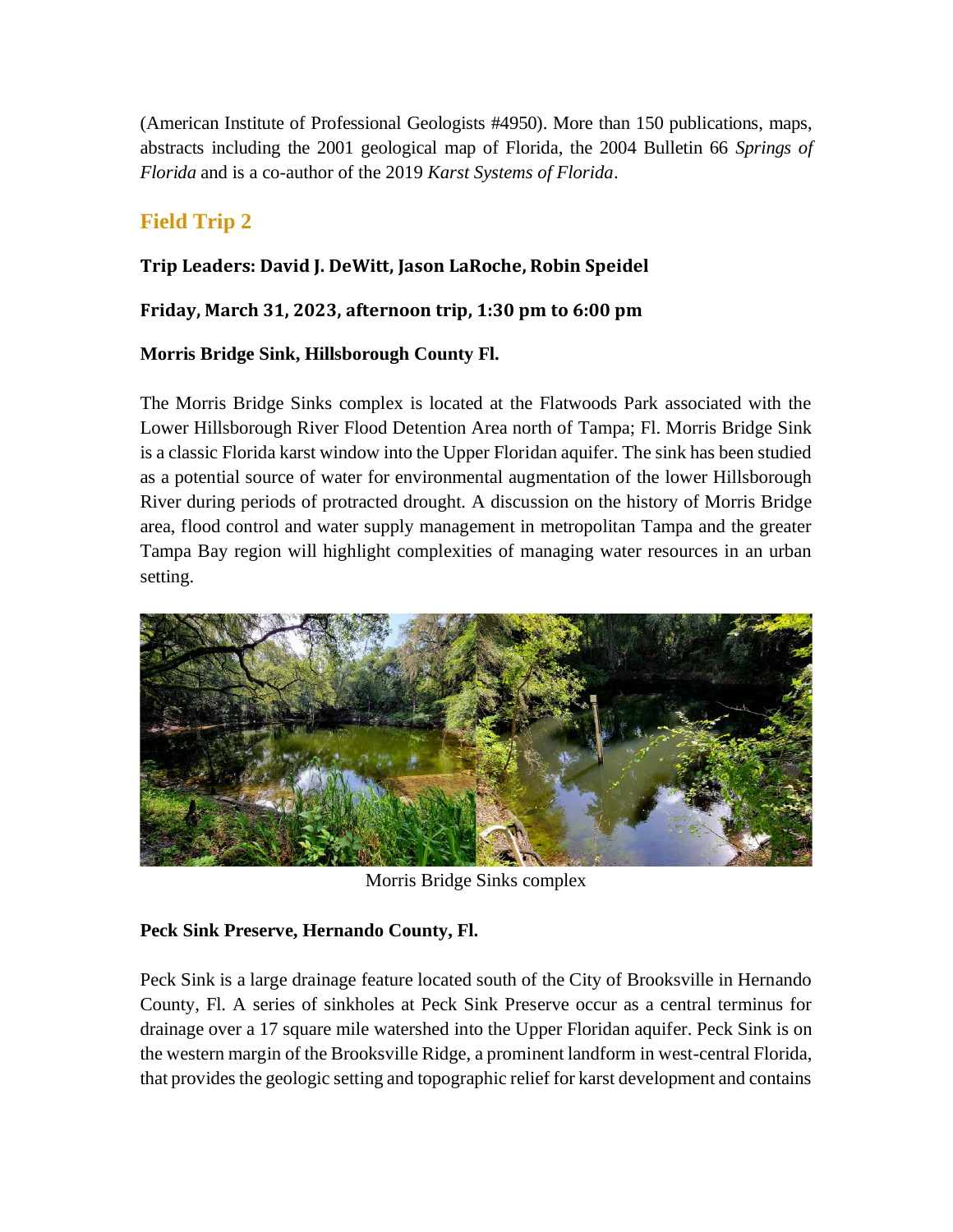many closed depressions, sinkhole lakes that dominate the internal drainage features found on the Ridge.



Peck Sink

### **About the Trip Leaders:**

**David J. DeWitt, P.G**. Chief Professional Geologist (retired) at the Southwest Florida Water Management District. He has over 30 years' experience working on groundwater resource in Florida, including aquifer delineation and groundwater characterization through test drilling and hydrogeologic data collection, monitor well design and construction. He has also conducted water quality research on springs in west-central Florida with the District's Water Quality Monitoring Program. Dave is geosciences graduate from the University of South Florida and has been a licensed Professional Geologist in Florida since 1994.

**Jason LaRoche** is a Senior Professional Geologist in the Geohydrologic Data Section of the Southwest Florida Water Management District. He earned a Bachelor's degree in Geology and a Master's degree in Hydrogeology from the University of South Florida in 1996 and 2007, respectively. As a project geologist in the Regional Observation and Monitor-well Program (ROMP) since 1999, he oversees deep exploration, well construction, and aquifer testing for District monitor-well sites and special investigations. He specializes in aquifer performance test (APT) analyses and mapping the hydrostratigraphic framework of peninsular Florida. Born and raised in Florida, Jason is also a long-time volunteer advocate for conservation and restoration of natural Florida and has served over 18 years on the board of the Florida Native Plant Society, Hernando County Chapter.

**Robin Speidel** is an Environmental Data Project Manager with the Water Quality Monitoring Program at the Southwest Florida Water Management District. He oversees projects associated with the data collection of both groundwater and springs throughout the District's 16 counties. He also chairs the Florida Water Resources Monitoring Council's Continuous Monitoring Workgroup as well as the Aquifer Storage and Recovery workgroup. He is Vice Chair, and Symposium Chair for the Geology Alumni Society at